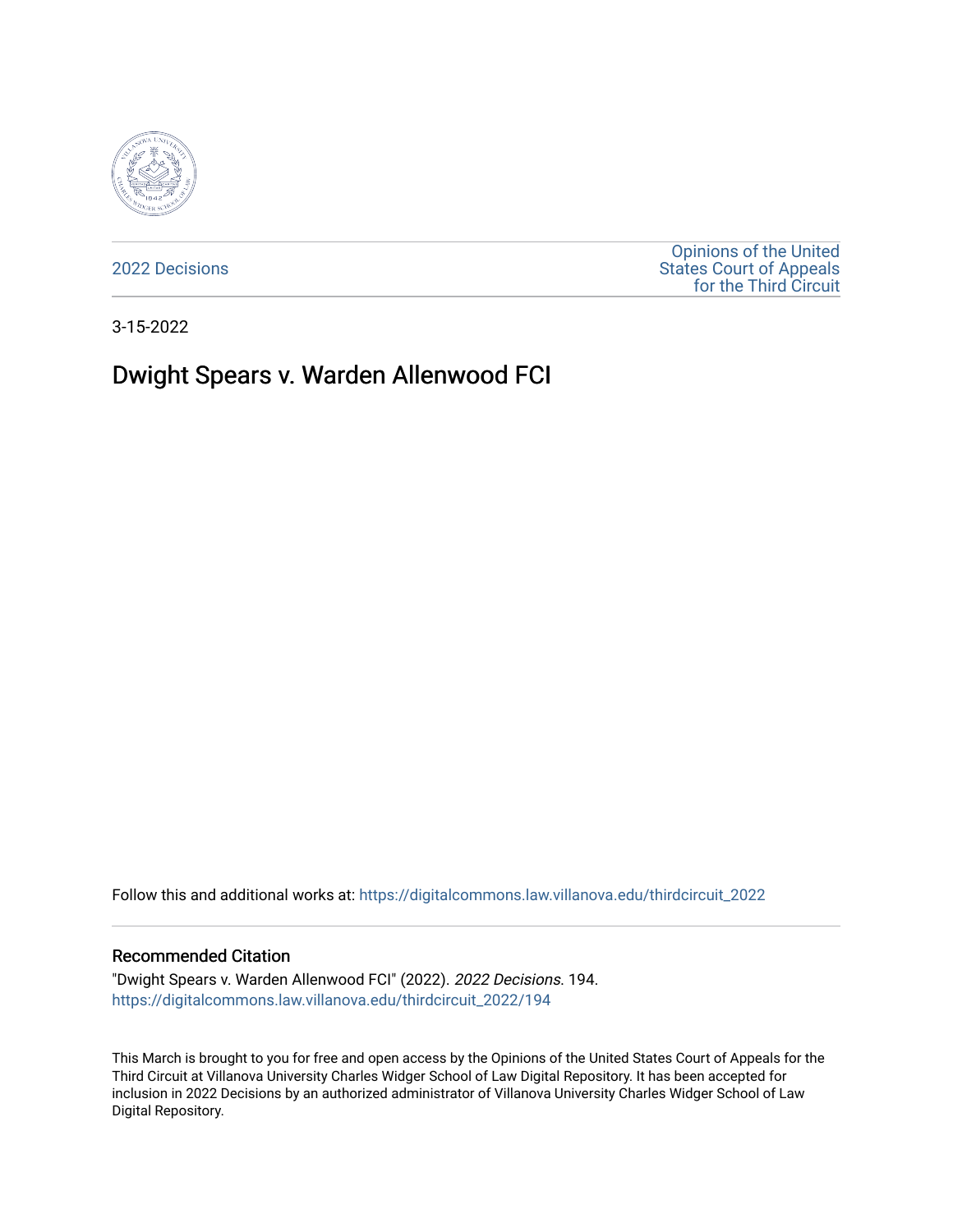### **BLD-086 NOT PRECEDENTIAL**

# UNITED STATES COURT OF APPEALS FOR THE THIRD CIRCUIT

No. 21-2290

# DWIGHT LAMAR SPEARS, Appellant

v.

WARDEN ALLENWOOD FCI

On Appeal from the United States District Court for the Middle District of Pennsylvania (D.C. Civil Action No. 4-20-cv-01567) District Judge: Honorable Matthew W. Brann

 $\mathcal{L}_\text{max}$ 

Submitted for Possible Dismissal Pursuant to 28 U.S.C. § 1915(e)(2)(B) or Summary Action Pursuant to Third Circuit LAR 27.4 and I.O.P. 10.6 February 17, 2022

Before: MCKEE, GREENAWAY, JR., and PORTER, Circuit Judges

(Opinion filed: March 15, 2022)

OPINION\*

<sup>\*</sup> This disposition is not an opinion of the full Court and pursuant to I.O.P. 5.7 does not constitute binding precedent.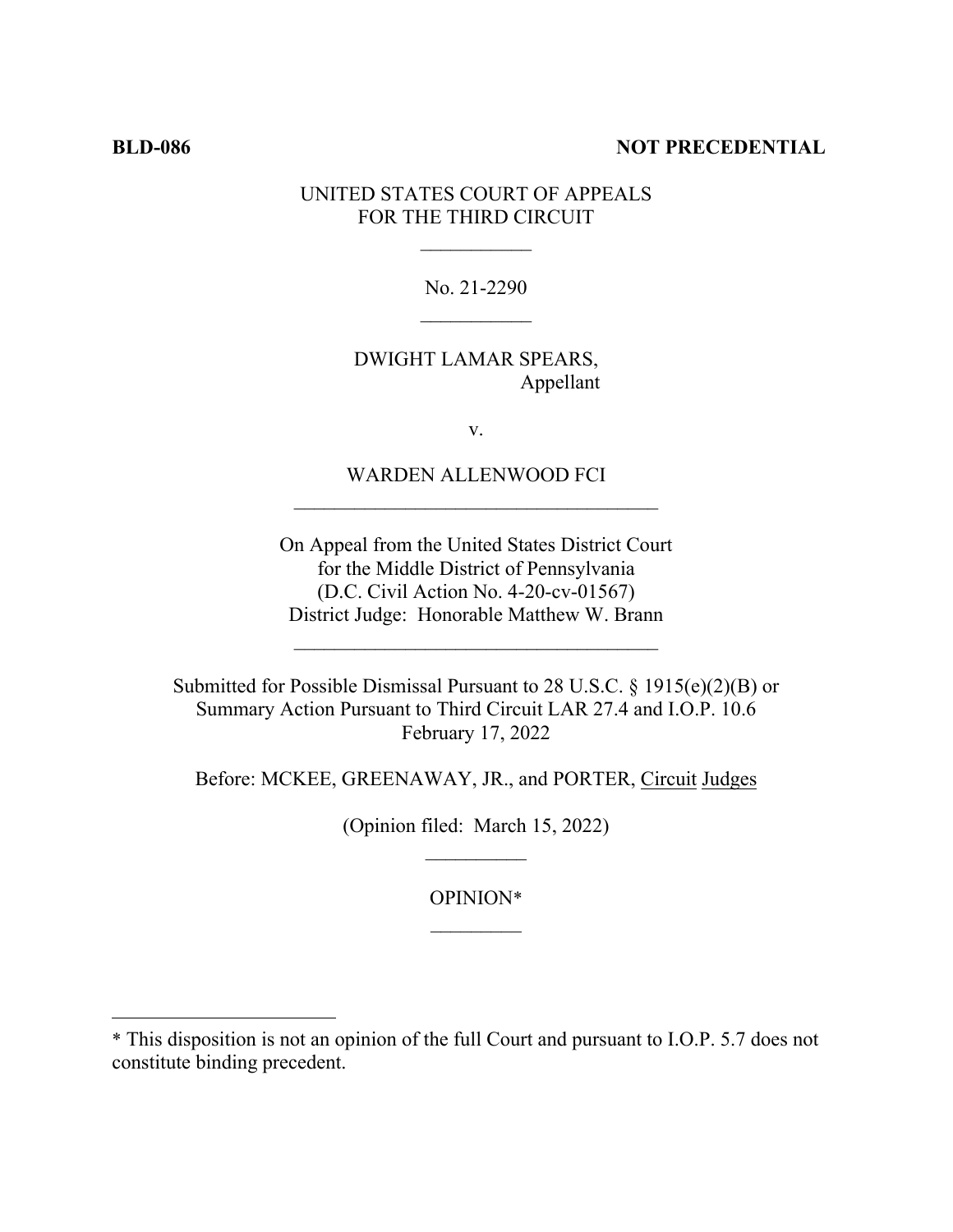### PER CURIAM

Dwight Spears, a federal prisoner incarcerated in Pennsylvania, appeals pro se from the order of the United States District Court for the Middle District of Pennsylvania dismissing his petition for a writ of habeas corpus under 28 U.S.C. § 2241. For the following reasons, we will summarily affirm the District Court's order. See 3d Cir. L.A.R. 27.4; 3d Cir. I.O.P. 10.6.

 By way of his § 2241 petition, Spears seeks to challenge his conviction and sentence imposed by the United States District Court for the District of South Carolina (D.S.C. No. 08-cr-00112). In 2008, a jury found Spears guilty of conspiracy to murder a federal law enforcement officer in violation of 18 U.S.C.  $\S$  115(a)(1)(A). The sentencing court imposed a term of 240 months imprisonment. Spears was subsequently resentenced to the same term after the United States Court of Appeals for the Fourth Circuit concluded that he should have been convicted under 18 U.S.C. § 1114.

In 2012, Spears filed a motion to vacate pursuant to 28 U.S.C. § 2255, which the South Carolina District Court denied. Both the sentencing court and the Fourth Circuit declined to issue a certificate of appealability. Spears filed an application for leave to file successive § 2255 motions in the sentencing court in 2020, attempting to challenge his conviction under 18 U.S.C. § 1114. The Fourth Circuit denied his application on the basis that some of his claims had already been considered, and the remaining claims were without merit.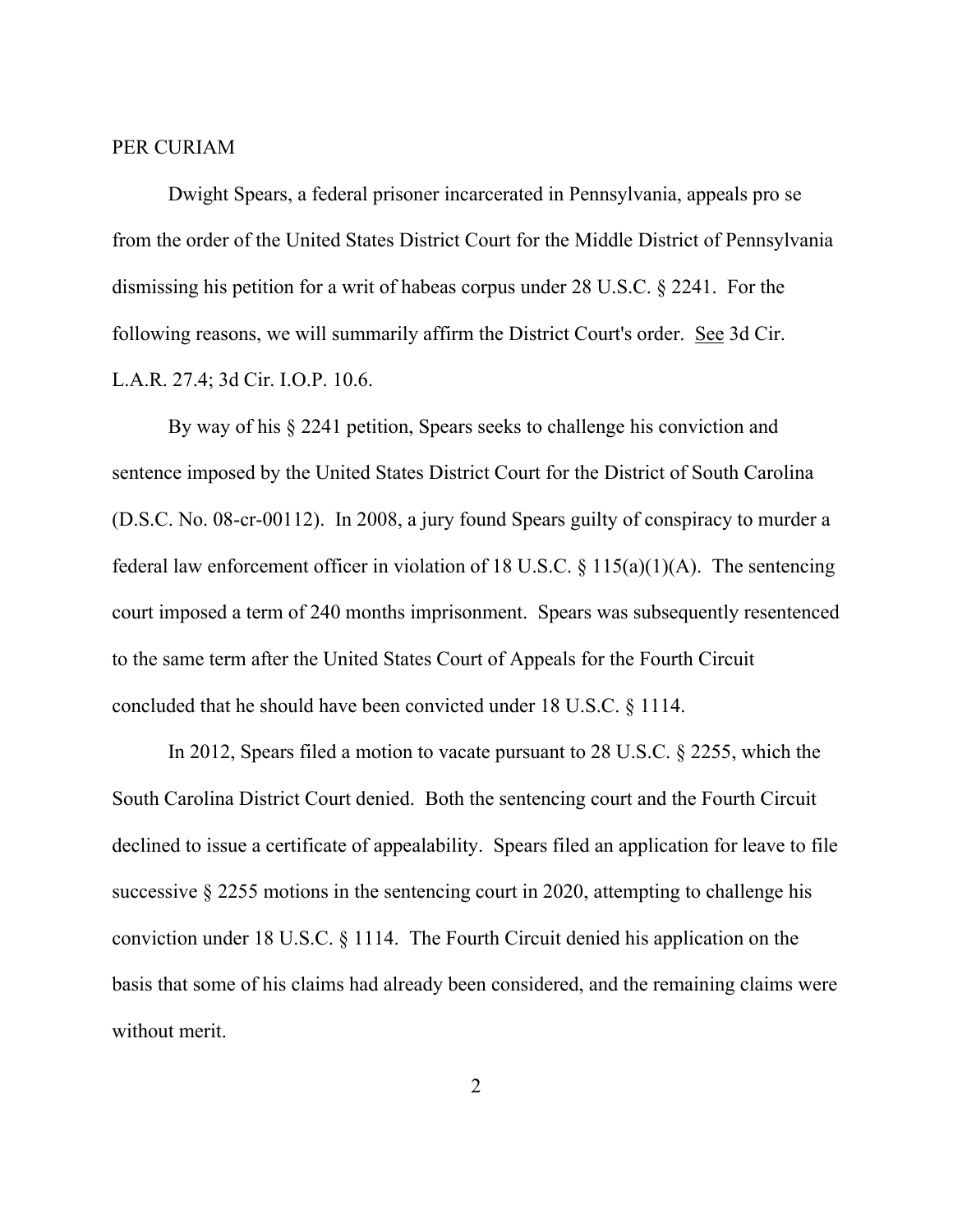In his instant habeas petition, filed in the Middle District of Pennsylvania, Spears contends that he is actually innocent because he was never indicted for a violation of § 1114 by a grand jury, and the indictment did not include the necessary elements of conspiracy to commit murder. He further contends that the sentencing court lacked subject matter and personal jurisdiction due to fatal defects in the indictment. The District Court dismissed the § 2241 petition, finding that because he was challenging the validity of his federal sentence, he was required to seek relief pursuant to § 2255, and he did not demonstrate that a § 2255 motion would be an inadequate or ineffective remedy.

Spears appeals. We have appellate jurisdiction pursuant to 28 U.S.C. § 1291. We exercise plenary review over the District Court's legal conclusions and review its factual findings for clear error. See Cradle v. United States ex rel. Miner, 290 F.3d 536, 538 (3d Cir. 2002) (per curiam).

Motions under  $\S 2255$  are the presumptive means by which federal prisoners may collaterally challenge their sentences. See Davis v. United States, 417 U.S. 333, 343 (1974); Okereke v. United States, 307 F.3d 117, 120 (3d Cir. 2002). A habeas corpus petition brought by a federal prisoner under § 2241 accordingly "shall not be entertained" unless a § 2255 motion would be "inadequate or ineffective to test the legality of [the petitioner's] detention." 28 U.S.C. § 2255(e). This exception, known as the "safetyvalve clause," is narrow and applies "where the petitioner demonstrates that some limitation of scope or procedure would prevent a § 2255 proceeding from affording [the